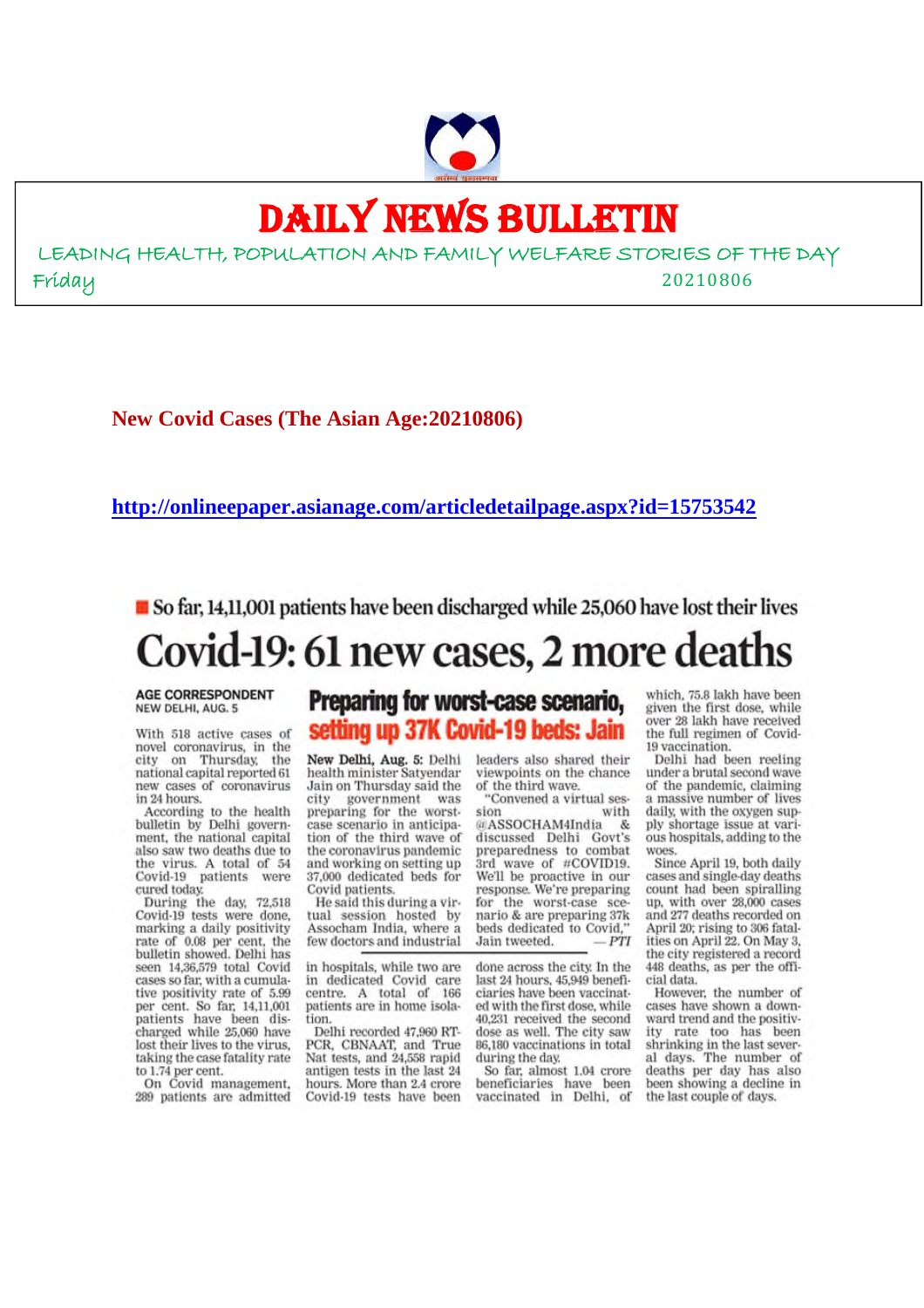#### **Food and Nutrition**

# **Here's why Indian kitchens need olive pomace oil (The Indian Express: 20210806)**

https://indianexpress.com/article/lifestyle/food-wine/heres-why-indian-kitchens-need-olivepomace-oil-7422984/

The pulp of olive that's left after extracting extra virgin olive oil from the fruit is called olive pomace

cooking at home, using healthy oils for cooking, olive oil, olive oil and its variants, olive pomace oil, what is olive pomace oil, health benefits of olive pomace oil, indian express newsExtra virgin olive oil has a distinct aroma and taste, but olive pomace oil has a fairly neutral taste. (Photo: Getty/Thinkstock)

In the pandemic, we have seen some major changes in the food consumption pattern. More people have become health conscious and switched to items that can supplement their wellbeing and reduce visits to the hospital.

In the work-from-home scenario, cooking habits have also changed. For instance, earlier olive oil was mainly used for baking moist cakes, making salad dressings, or for cooking continental dishes. Now, with its variants available in the market, the consumption pattern of the kitchen essential cooking oil has also seen a drastic shift.

Akshay Modi, the joint managing director of Modi Naturals Ltd, says while olive oil is recognised for its health benefits — lower cholesterol, better for heart, immunity booster, and lighter to digest — Indians are still skeptical of using it in their everyday cooking.

ALSO READ |Are soups and salads always healthy? Know what experts say

"The main reason for this being lack of information about the olive oil variants, each of which are suitable for different purposes. The first cold press helps derive extra virgin olive oil. It has a distinct flavour and aroma, but it cannot tolerate heat and is suitable for raw consumption, making it ideal for salad dressings and dips.

"The pulp of olive that's left after extracting extra virgin olive oil from the fruit is called olive pomace. There are many myths surrounding this oil with respect to Indian cooking," he says.

1. Olive pomace oil isn't healthy

Fact: Olive pomace oil is 80 per cent monounsaturated that can lower cholesterol levels. Monounsaturated fats are healthy fats with fatty acid profile like other olive oils found in avocados and certain nuts. It is also rich in antioxidants that promote heart health and prevent many lifestyle diseases, making it a healthy cooking oil choice. With today's advanced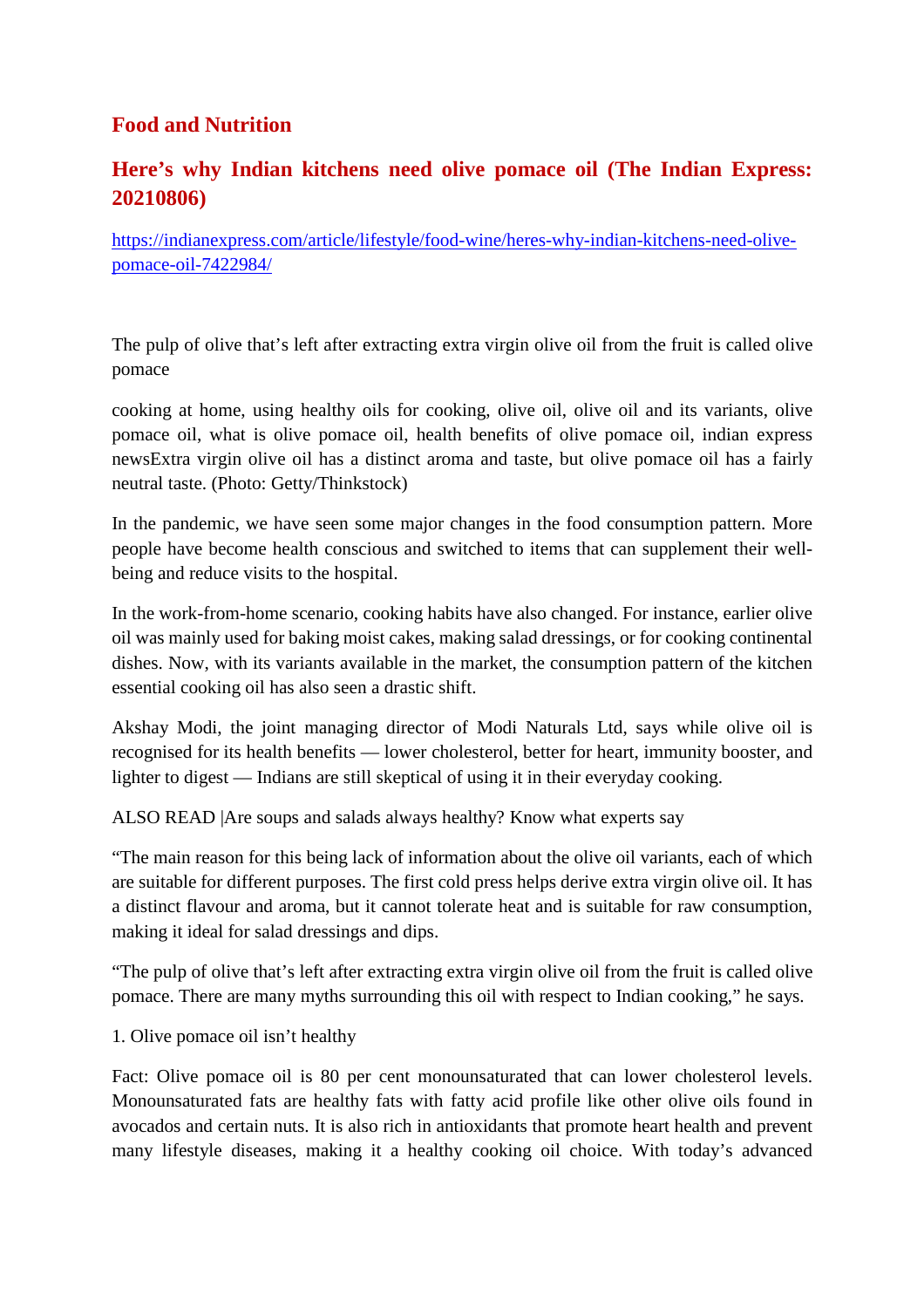techniques, olive pomace oil brings the additional benefit of vitamin E for better immunity and tissue repair with vitamin K for better bone density and health.

ALSO READ |Is it safe to have frozen honey? Here's what experts say

2. Olive pomace oil can't stand heat

Fact: Extra virgin olive oil is the variant that can't stand heat. Olive pomace oil has a high heat tolerance and doesn't lose any of its nutrients despite that. Hence, it is ideal for all cooking purposes.

3. Olive pomace oil isn't suitable for sautéing and frying

Fact: It can not only stand heat but also has a high smoking point, making it suitable for all forms of Indian cooking, including deep-frying. With this oil, a little goes a long way as it spreads well and is absorbed less compared to most other oils.

4. Olive pomace oil has a peculiar taste

Fact: Extra virgin olive oil has a distinct aroma and taste, but olive pomace oil has a fairly neutral taste. It will not change the flavour of the dish just like other neutral flavoured oils. However, it's much healthier than its alternatives.

A lot of health-conscious individuals have started adopting olive pomace oil as their regular cooking oil; are you among them?

#### **World Breastfeeding Week**

# **World Breastfeeding Week: Here's how fathers can help make the process easy for new mothers (The Indian Express: 20210806)**

https://indianexpress.com/article/lifestyle/health/world-breastfeeding-week-role-of-fathersprocess-new-mothers-new-fathers-7437640/

The onus of raising the child no longer lies with the mother. It's an equal partnership in which both the parents are together

world breastfeeding week, breastfeeding and the role of fathers, how can fathers help during the breastfeeding process, taking care of a newborn, helping new moms, new dads, bonding with the baby, indian express newsThe father can bottle-feed the baby with pumped milk if the mother is tired or is sick. (Photo: Getty/Thinkstock)

While in the traditional sense, breastfeeding is considered to be an activity that new mothers undertake, nowadays doctors insist on the participation of fathers as well to make the process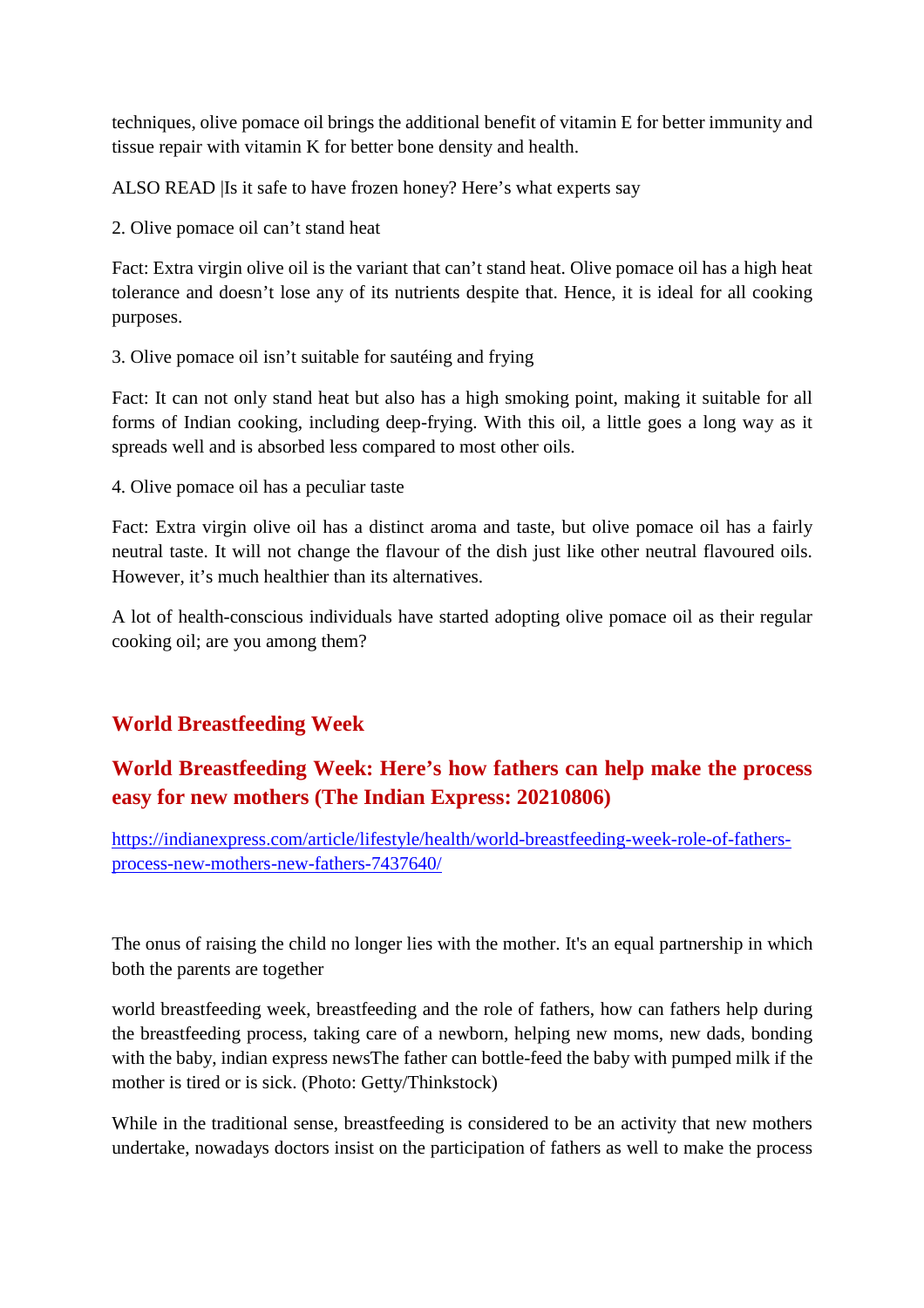comfortable for the mother who is already going through many physical, mental and emotional changes.

According to Dr Amodita Ahuja, an obstetrician and gynecologist, and laparoscopic surgeon and infertility specialist, if a new father is involved in the process, it will not only help the mother, but also improve his attachment to the child.

The doctor suggests some simple ways in which they can also participate in the process.

\* Burp the baby mid-feed and change diapers without being asked

The onus of raising the child no longer lies with the mother. It's an equal partnership in which both the parents are together. While the mother feeds the baby, the father can get them burped. If the mother gives the baby a bath, the father can make them wear clothes and change their diapers.

ALSO READ |World Breastfeeding Week: Things to know about breastfeeding before having a baby

\* Bottle-feed the baby with pumped milk

If the mother is tired or sleepy, or is not able to feed the baby due to some illness, this is the best way in which fathers can step up and help. This way, the baby gets the nutrition required and also is able to bond with the dad.

\* Bringing the mother food and drinks while she is breastfeeding

While the mother breastfeeds, she needs extra calories, but taking care of a baby can make her forget that. So if the father can give her food and healthy drinks from time to time, she will be at peace and focus only on the task at hand — that of keeping her baby fed. She will also be able to eat in peace and enjoy the food while the baby is calm and in her arms.

world breastfeeding week, breastfeeding and the role of fathers, how can fathers help during the breastfeeding process, taking care of a newborn, helping new moms, new dads, bonding with the baby, indian express news Skin to skin or kangaroo care helps build a great fatherchild bond. (Photo: Getty/Thinkstock)

\* Run errands, cook meals, clean the house and be patient

Post delivery, the mother is in the recovering phase. Most families these days are nuclear and have no extra help. In this case, the father can run house errands. It will give a lot of physical and mental peace to the mother.\* Skin to skin or kangaroo care

This helps in building a great father-child relationship. It gives the same feeling to the father which a mother gets when she is pregnant. It is a feeling most fathers wish to have. It can be done by making the child sleep on the chest and while giving them burps.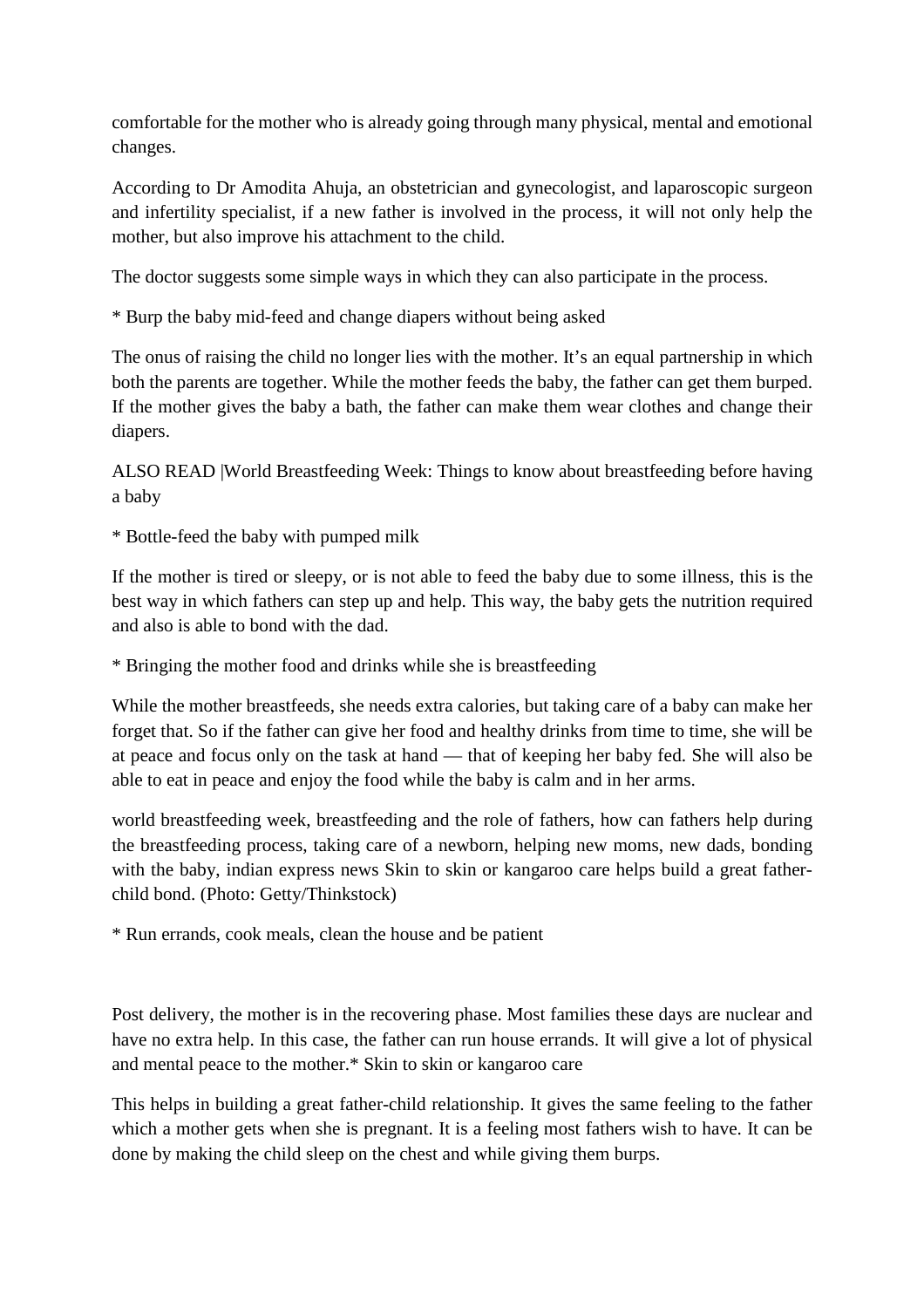#### \* Be a cheerleader

Stay awake with the baby to let the mother sleep between the feeds. Be a cheerleader. Just staying with the baby gives a lot of peace to the mother. It will help her recover faster and she will be a stronger woman if the recovery is good both mentally and physically.

#### **Covid surge**

# **Covid surge: Health Minister Mansukh Mandaviya assures Kerala CM of help (The Tribune: 20210806)**

https://www.tribuneindia.com/news/coronavirus/covid-surge-health-minister-mansukhmandaviya-assures-kerala-cm-of-help-293224

Covid surge: Health Minister Mansukh Mandaviya assures Kerala CM of help

With Kerala making up nearly 50 per cent of all new Covid cases in India in the last week, Health Minister Mansukh Mandaviya spoke to Kerala CM Pinarayi Vijayan today. - File photo

With Kerala making up nearly 50 per cent of all new Covid cases in India in the last week, Health Minister Mansukh Mandaviya spoke to Kerala CM Pinarayi Vijayan today.

"I have written a letter to the CM for taking more proactive measures and precautions to control the ongoing situation in Kerala. I have also sought the state's cooperation in managing the situation and have assured the Centre's support," Mandaviya said. — TNS

#### **Social distancing**

#### **'Let us accept that masks, gloves, social distancing are part of our life now' (Hindustan Times: 20210806)**

#### https://schoolepaper.hindustantimes.com/Home/ArticleView

Observing the Covid-19 pandemic guidelines is a must today, writes Harnoor Kaur, Class 10 Manav Rachna International School, Sector 51, Gurugram

The second wave witnessed a steady rise in the Covid-19 cases but cannot hold any single person responsible for it. As soon as the cases started declining, people just broke out of the shackles. The gatherings began becoming large, rules were were relaxed, and penalties were not enforced. All of us resumed our lives as we were living before the pandemic outbreak. Maintaining the social distancing norm and wearing gloves and masks whenever we are going out is a must.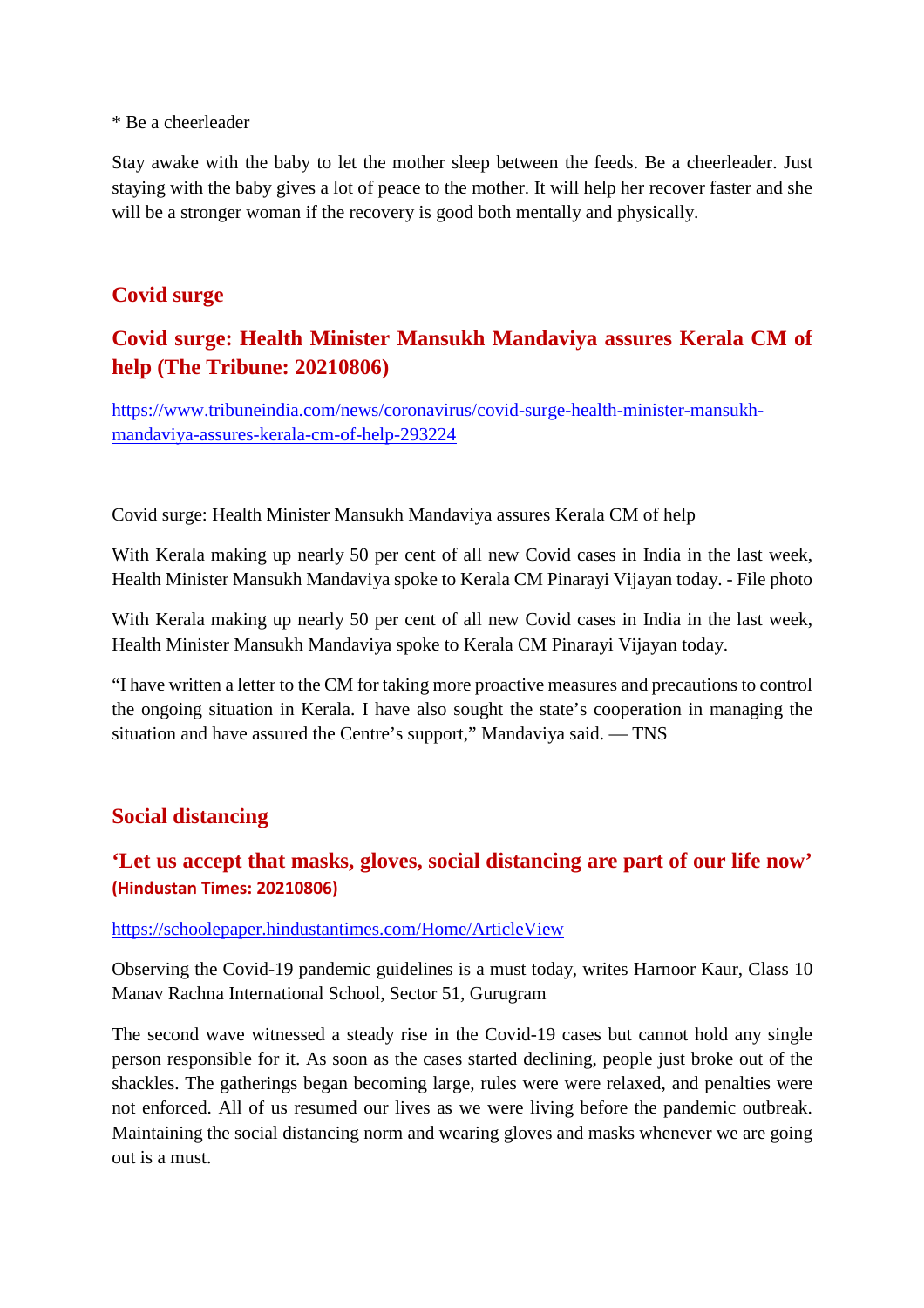So why did we stop following these important norms? We could have easily avoided the second wave if we had accepted the new normal. Why didn't we accept it? Many believe that accepting anything new is a sign of apathy, passivity or giving up. Many believe that accepting something new shows your weakness.

But I believe that compliance is the need of an hour. I believe that it is normal to go through a lot of different emotions when dealing with big change like the Covid-19 pandemic. This theory has been well explained by Elizabeth Kubler-Ross, a late Swiss-American psychiatrist. She says that once we accept the change we move forward in a positive way. So let us all accept the fact that masks, gloves and social distancing are a part of our life for now. We need to focus on the present, alongside an open gaze at the future.

There might be a time in future when we will have a perfect cure for the Covid-19 pandemic and we can freely breathe without masks. We never know what can happen in the future but we must accept our present as the power lies in accepting the change.

#### **Give Covid-19 vaccine boosters**

# **France, Germany and US ignore WHO plea; to give Covid-19 vaccine boosters(Hindustan Times: 20210806)**

https://schoolepaper.hindustantimes.com/Home/ArticleView

France President Emmanuel Macron, left, and WHO director-general Tedros Adhanom Ghebreyesus AFP

France President Emmanuel Macron, left, and WHO director-general Tedros Adhanom Ghebreyesus AFP

PARIS/BERLIn/Geneva : Germany and France will go ahead with Covid-19 vaccine boosters from September, disregarding an appeal by the World Health Organisation (WHO) to hold off until more people are vaccinated across the globe.

The decision to press ahead with booster shots despite the strongest statement yet from the WHO highlights the challenge of dealing with a global pandemic while countries try to protect their own citizens from the more infectious Delta variant.

French President Emmanuel Macron said France was working on rolling out third Covid-19 vaccine doses to the elderly and vulnerable from September.

"A third dose will likely be necessary, not for everyone straightaway, but in any case for the most vulnerable and the most elderly," Macron said. Germany intends to give boosters to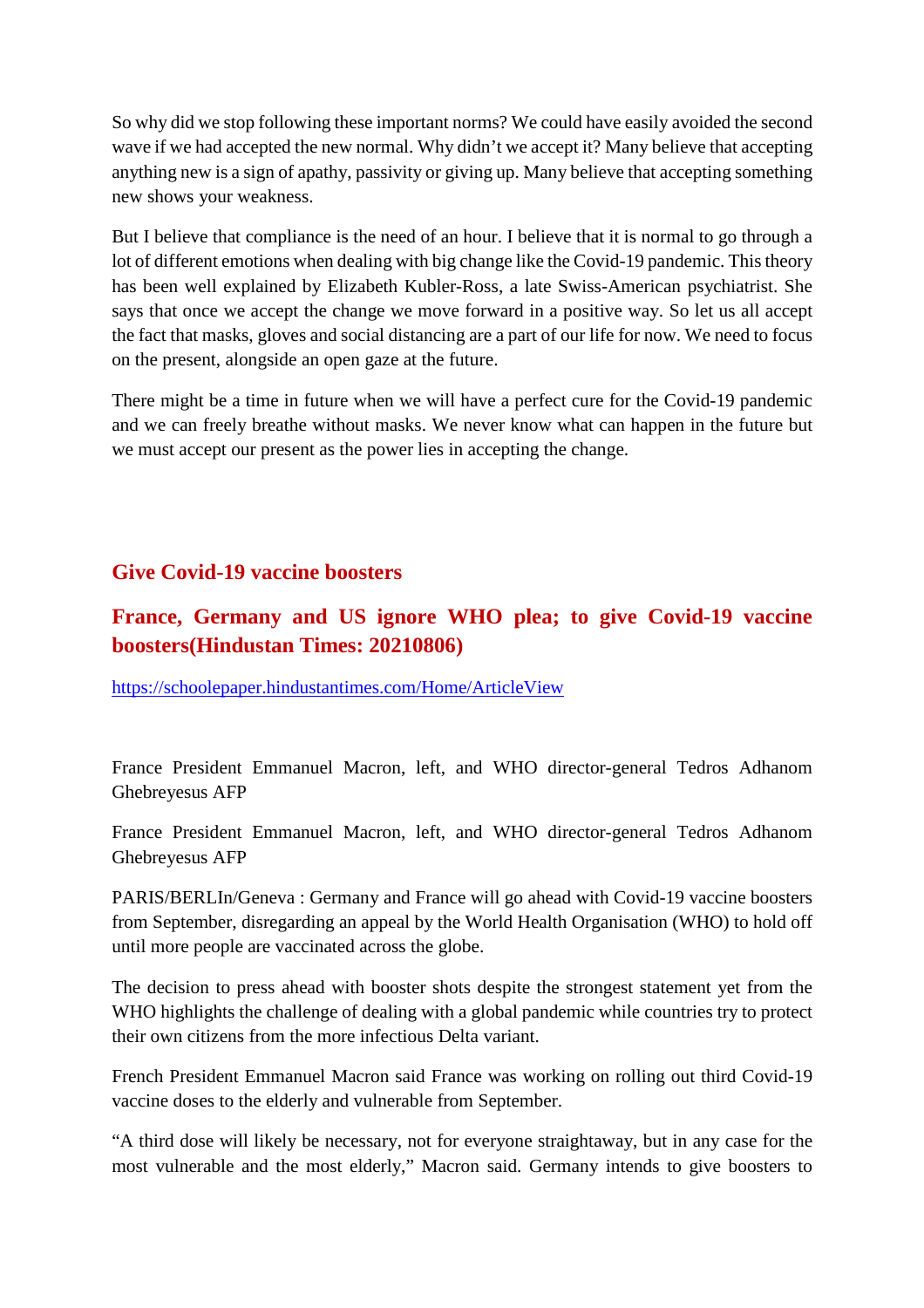immunocompromised patients, the very elderly and nursing home residents from September, the health ministry said.

WHO chief Tedros Adhanom Ghebreyesus called on Wednesday for a halt to vaccine boosters until at least the end of September, saying it was unacceptable for rich countries to use more of the global vaccine supply.

High-income countries administered around 50 doses for every 100 people in May, and that number has since doubled, according to WHO. Low-income countries have only been able to administer 1.5 doses for every 100 people, due to lack of supplies.

"I understand the concern of all governments to protect their people from the Delta variant. But we cannot accept countries that have already used most of the global supply of vaccines using even more of it," Tedros said. Germany rejected those accusations, saying it would also donate at least 30 million vaccine doses to poorer countries.

France and Germany have so far given at least one dose of a Covid-19 vaccine to 64.5% and 62% of their respective populations, with 49% of the French and 53% of Germans fullyvaccinated.

US rebuffs call for Covid booster jab moratorium

The United States rejected an appeal from the UN health agency on Wednesday for a moratorium on Covid-19 vaccine booster shots, while China tightened overseas travel curbs after recording its highest number of infections in six months.

Washington swiftly shot down the proposal. "We definitely feel that it's a false choice and we can do both," White House press secretary Jen Psaki told reporters, adding that the US has donated more doses than any other country.

"Also in this country (we) have enough supply to ensure that every American has access to a vaccine," she added. At least 4.27 billion doses have been administered globally so far, according to an AFP count. Highly vaccinated Israel began rolling out a booster shot for over-60s last month, while Germany said Tuesday it would start offering third doses from September.

However WHO vaccines chief Kate O'Brien said there was no convincing evidence yet as to whether booster doses were actually necessary.

Disclaimer: The contents of this website is the copyright of HT Digital Streams Limited and any downloadable version thereof, including but not limited to electronic or digital version of newspaper (e-paper) in any format, is intended for personal consumption only. Dissemination, distribution, circulation and/ or publication of any content or e-paper (pdf or otherwise) through any mode and/or on any social media platform without prior authorization/ permission/ license, is strictly prohibited.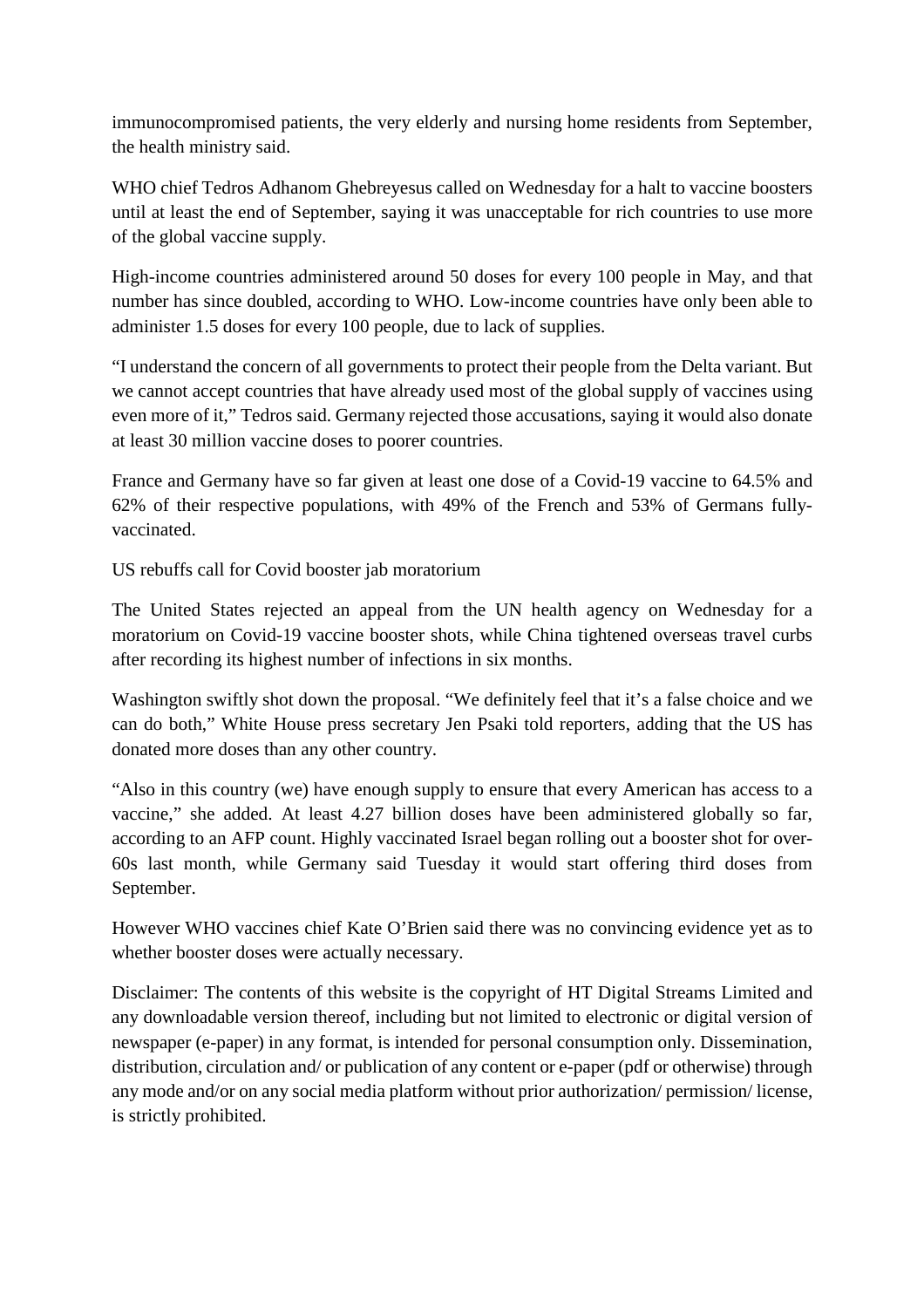#### **Vaccination:**

#### **Vaccination: Women lag behind men in Haryana (The Tribune: 20210806)**

https://www.tribuneindia.com/news/coronavirus/vaccination-women-lag-behind-men-inharyana-293181

Vaccination: Women lag behind men in Haryana

Even as the share of the women deaths in the total Covid casualties jumped to 37.5 per cent in Haryana, on the vaccination front their share is lesser. - File photo

Even as the share of the women deaths in the total Covid casualties jumped to 37.5 per cent in Haryana, on the vaccination front their share is lesser.

From the start of the pandemic till March 31, there were 1,030 (32.6 per cent) women deaths out of 3,155 total casualties. But the share jumped to 37.5 per cent on August 3, as the last four months, April, May, June, and July, alone contributed 2,588 female deaths.

However, till July 29, against 1,000 men who received the Covid vaccine dose in Haryana, only 806 women reached vaccination centres for the jab. This is far lesser than the Census 2011 sex ratio in the state which was recorded at 879. Even the projected sex ratio is 887 in Haryana for 2021, as per the Census of India report on population projections (2019).

These facts came to light in a reply of the Ministry of Health and Family Welfare (MoH&FW) on August 3 to a question on the gender gap in vaccination in the Rajya Sabha. Till July 29, in Haryana, 62.78 lakh men had received the dose against 50.63 women as per the CoWin portal.

The figure of Punjab is worse with just 797 women receiving the vaccination against 1,000 men. The projected sex ratio in Punjab for 2021 is 903.

The MoH&FW reasoned that at the beginning of Covid vaccination programme, pregnancy and lactation were contraindications for vaccination. On the basis of the review of the available scientific evidence and the consensus of the stakeholders, the MoH&FW approved the vaccination of lactating women on May 19 and of pregnant women on July 2.

Prof Aswini Nanda from the Centre for Research in Rural and Industrial Development (CRRID), Chandigarh, who has been studying vaccine hesitancy, opined, "The gender gap has to be understood in terms of factors such as pregnant and lactating mothers are late entrants, women being confined to households, and need someone to escort them to vaccination centres, and they tend to ignore their health for the family. They have less access to information on the benefits of vaccination."

"Several women are under the influence of rumours on social media that vaccination could affect their fertility and that they wouldn't be able to conceive. We are fighting back to negate this," said Sunita Rani, secretary, Asha Workers Union, Haryana, who is posted in Sonepat.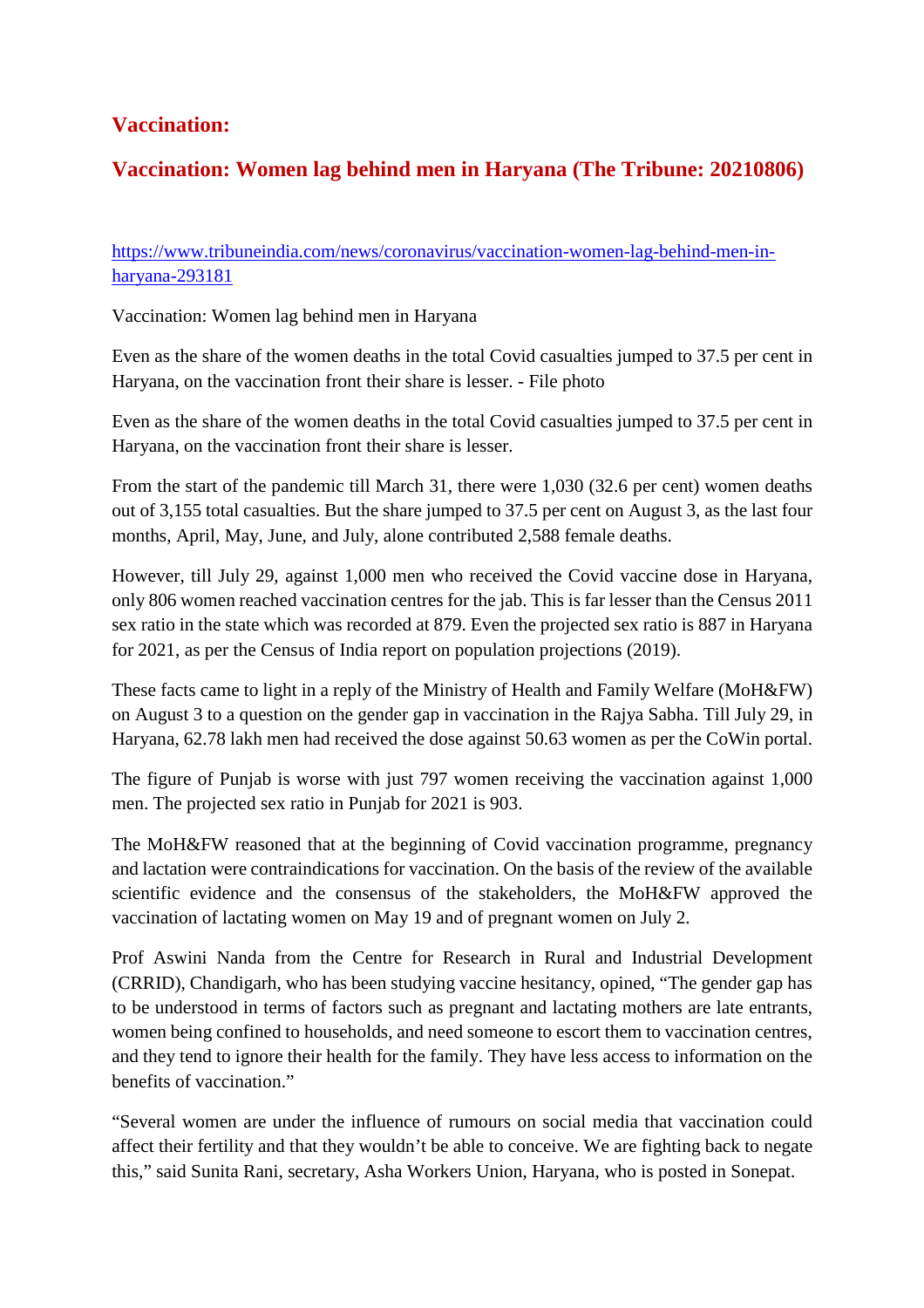Till July 29, against 1,000 men who received the jab in Haryana, only 806 women got vaccinated.

This is far fewer than the Census 2011 sex ratio in the state which was recorded at 879

| <b>COVID METER</b>         |       |               |
|----------------------------|-------|---------------|
| Cases                      |       | 27            |
| Recovered                  |       | 20            |
| Active                     |       | 712           |
| Deaths                     |       | 3             |
| <b>DISTRICT-WISE COUNT</b> |       |               |
| <b>DISTRICT</b>            | $+VE$ | <b>DEATHS</b> |
| Gurugram                   | 9     | 0             |
| Panchkula                  | 4     | 0             |
| Ambala                     | 3     | $\Omega$      |
| State total                | 7.7L  | 9.644         |

#### **COVID-19 vaccination**

#### **Pandemic of distrust: On resisting COVID-19 vaccination (The Hindu: 20210806)**

https://www.thehindu.com/opinion/editorial/pandemic-of-distrust-the-hindu-editorial-onresisting-covid-19-vaccination/article35754043.ece

Those resisting vaccination mostly conform to a specific social, cultural, and political profile

President Joe Biden and the director of the CDC warned this week that the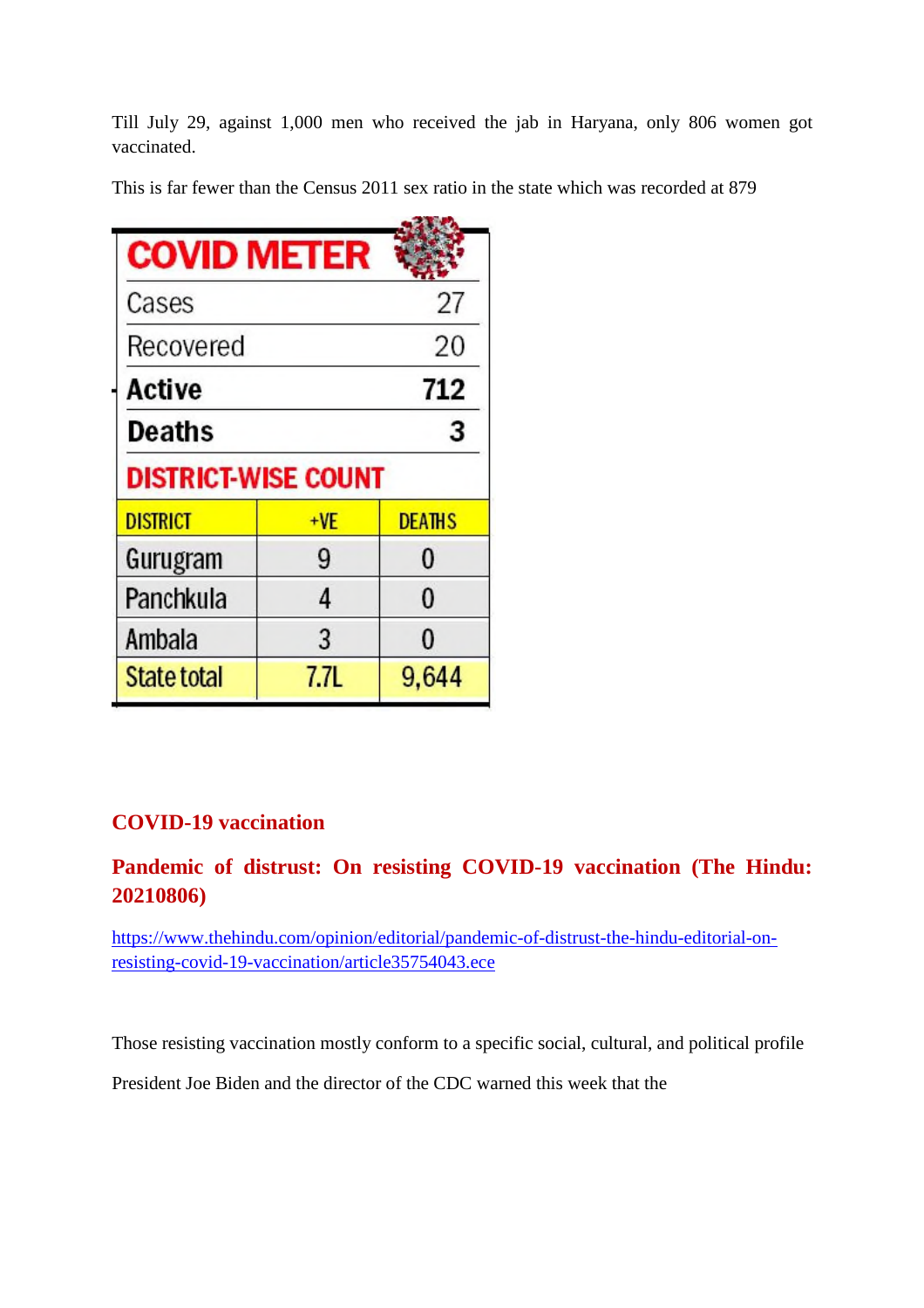#### **Emerging COVID-19 variants shrink**

# **Efforts to track emerging COVID-19 variants shrink (The Hindu: 20210806)**

https://www.thehindu.com/sci-tech/health/efforts-to-track-emerging-covid-19-variantsshrink/article35732379.ece

The second wave is yet to trough and there are signs that a third wave may be round the corner, but India's efforts to sequence genomes to track for emerging variants plummeted after April.

#### **Coronavirus live updates |**

#### **Coronavirus live updates | West Bengal mulling reopening schools after Durga Pooja (The Hindu: 20210806)**

https://www.thehindu.com/news/national/coronavirus-august-6-liveupdates/article35758213.ece

Union Health Ministry has said that more than 2.69 crore COVID-19 vaccine still available

Novavax seeks OK for COVID-19 vaccine in needy countries first. Vaccine maker Novavax announced on August 5 it has asked regulators in India, Indonesia and the Philippines to allow emergency use of its COVID-19 vacci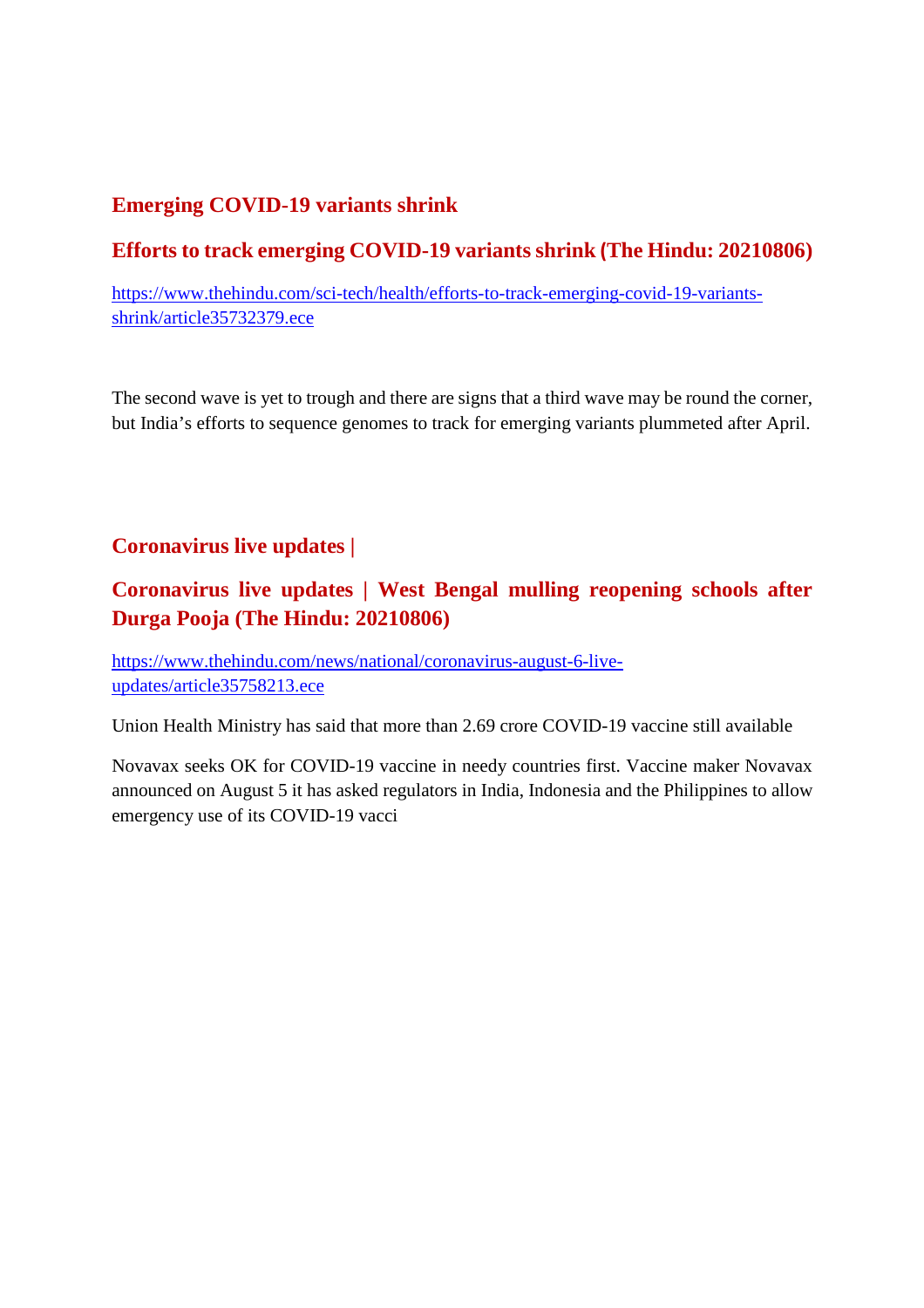#### **Pandemic of distrust**

#### **Pandemic of distrust: On resisting COVID-19 vaccination (The Hindu: 20210806)**

https://www.thehindu.com/opinion/editorial/pandemic-of-distrust-the-hindu-editorial-onresisting-covid-19-vaccination/article35754043.ece

Those resisting vaccination mostly conform to a specific social, cultural, and political profile

President Joe Biden and the director of the CDC warned this week that the

#### **Recoveries continue**

#### **Recoveries continue to exceed cases in Maharashtra (The Hindu: 20210806)**

https://www.thehindu.com/news/cities/mumbai/recoveries-continue-to-exceed-cases-inmaharashtra/article35755112.ece

7,120 patients discharged as against 6,695 new infections; 120 deaths recorded

Maharashtra's recoveries continued to outweigh cases, with 7,120 patients being discharged as against 6,695 new COVID-19 cases.

#### **Pregnancy and childbirth**

# **Pregnancy and childbirth do not increase the risk of acquiring SARS-CoV-2 infection, but worsen its clinical course**

https://www.thehindu.com/news/national/interview-pregnancy-and-childbirth-do-notincrease-the-risk-of-acquiring-sars-cov-2-infection-but-worsen-its-clinical-course-says-drnarendra-kumar-arora/article35738256.ece

'During the second wave, the country witnessed a surge in COVID-19 cases, and with that a sudden surge in the absolute number of cases in pregnant women,' says the paediatric gastroenterologist.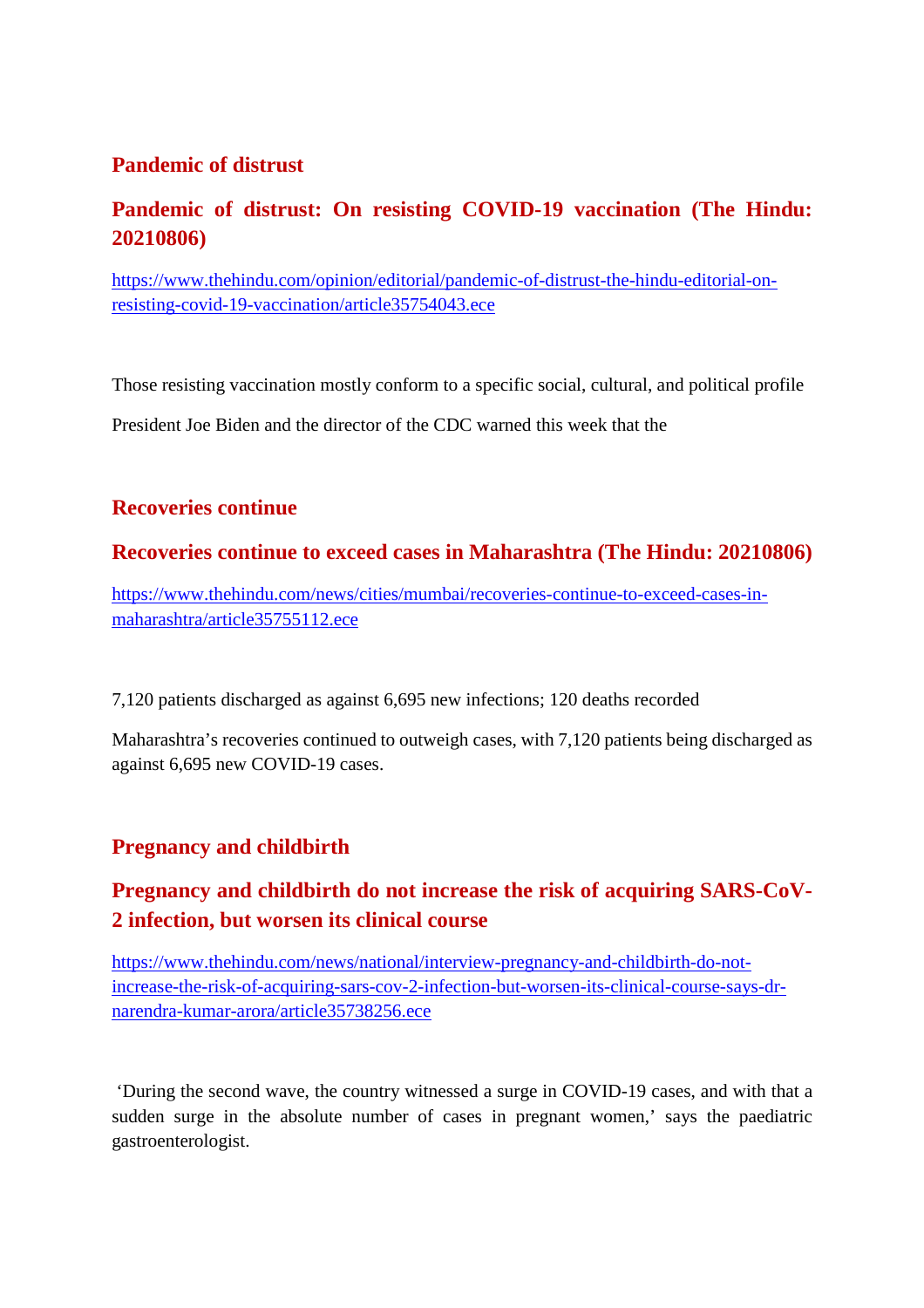Dr. Narendra Kumar Arora, a paediatric gastroenterologist and a senior member of the National COVID-19 Task Force while explaining why and how the

#### **Follow Covid-19 protocol**

#### **Follow Covid-19 protocol, Ludhiana DC urges residents ( The Tribune:20210806)**

https://www.tribuneindia.com/news/coronavirus/follow-covid-19-protocol-ludhiana-dcurges-residents-293296

As Covid-19 infections have started witnessing an upward trend in neighbouring state Himachal Pradesh and UT Jammu and Kashmir, Deputy Commissioner Varinder Kumar Sharma on Wednesday urged city residents to strictly follow Covid-appropriate behaviour and get vaccinated to effectively tackle the imminent third wave of Coronavirus.

Addressing Ludhiana residents in his weekly Facebook live session on the official page of DPRO Ludhiana, Sharma said if people firmly adhered to Covid norms, includes wearing masks, social distancing, observing good hygiene and getting the vaccine, the third wave would not have any major impact on their lives.

He said the rising cases in the neighbouring states was a matter of concern and people should not show any kind of carelessness as it could lead to cases rising in Ludhiana also. He said scientists and experts had warned that carelessness and crowding could lead to a massive surge in cases. — TNS

#### **Covid booster**

# **Covid booster shot produced robust response against Delta: Moderna (New Kerala: 20210806)**

Washington, Aug 5: Moderna's booster shots against Covid-19 have shown robust antibody responses, according to results of Phase 2 clinical trials published on Thursday. In the tri-> View it--> https://www.newkerala.com/news/2021/111141.htm